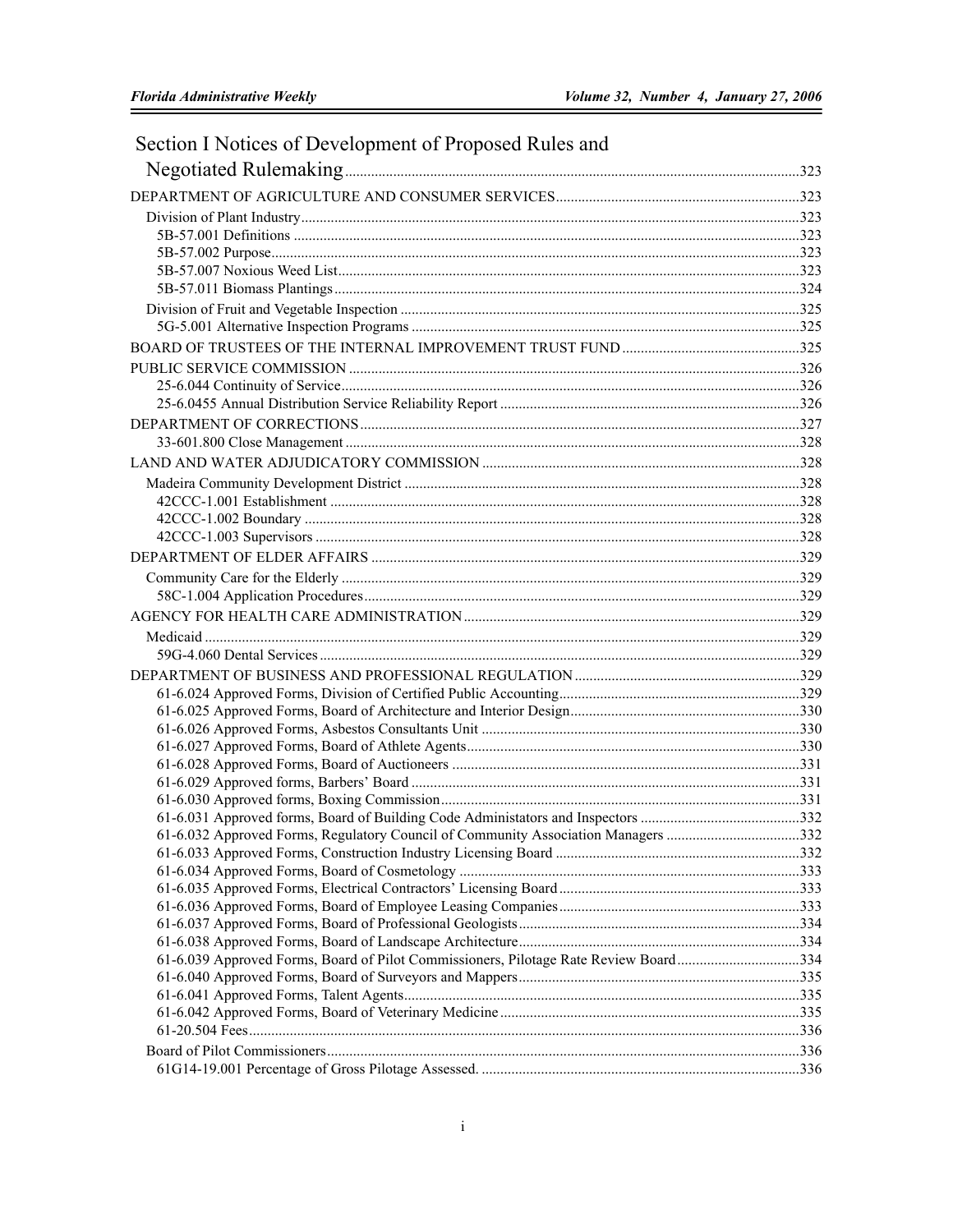| 64B8-51.007 Fees for Application, Examination, Examination Review and Initial Licensure 337 |       |
|---------------------------------------------------------------------------------------------|-------|
|                                                                                             |       |
|                                                                                             |       |
|                                                                                             |       |
|                                                                                             |       |
|                                                                                             |       |
|                                                                                             |       |
|                                                                                             |       |
|                                                                                             |       |
|                                                                                             |       |
|                                                                                             |       |
|                                                                                             |       |
|                                                                                             |       |
|                                                                                             |       |
|                                                                                             |       |
|                                                                                             |       |
|                                                                                             |       |
|                                                                                             |       |
|                                                                                             |       |
|                                                                                             |       |
|                                                                                             |       |
|                                                                                             |       |
|                                                                                             |       |
|                                                                                             |       |
|                                                                                             |       |
|                                                                                             |       |
|                                                                                             |       |
| DEPARTMENT OF CORRECTIONS                                                                   | . 353 |
|                                                                                             |       |
|                                                                                             |       |
|                                                                                             |       |
|                                                                                             |       |
|                                                                                             |       |
|                                                                                             |       |
|                                                                                             |       |
|                                                                                             |       |
|                                                                                             |       |
|                                                                                             |       |
|                                                                                             |       |
|                                                                                             |       |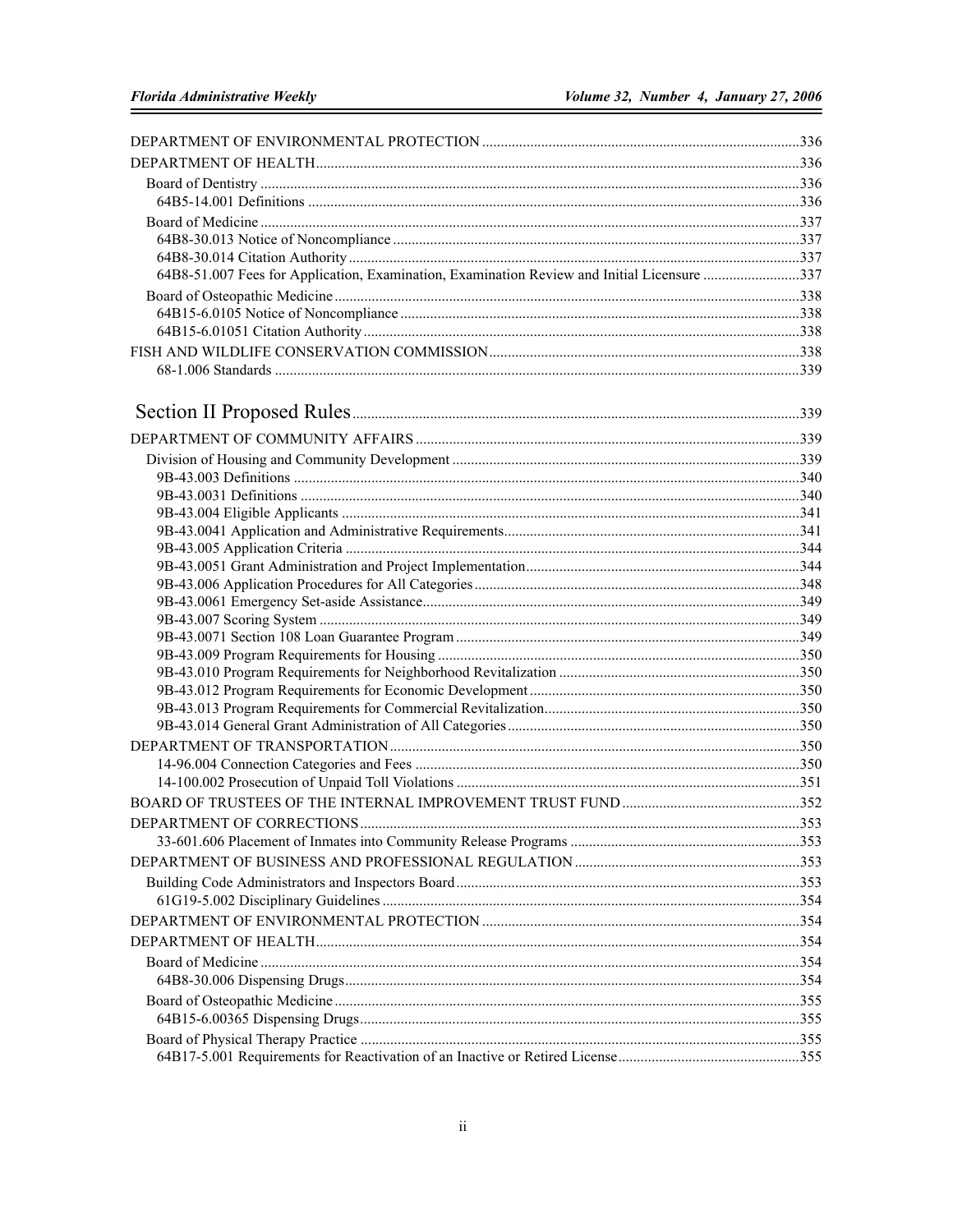| 69A-58.007 Counties, Municipalities, and Special Districts Having Firesafety           |     |
|----------------------------------------------------------------------------------------|-----|
|                                                                                        |     |
| 69A-58.008 Standards and Requirements for Existing Buildings; Exceptions to            |     |
| Rule Chapter 69A-60, Florida Administrative Code, the Florida Fire Prevention Code 361 |     |
|                                                                                        |     |
|                                                                                        |     |
|                                                                                        |     |
|                                                                                        |     |
|                                                                                        |     |
|                                                                                        |     |
|                                                                                        |     |
|                                                                                        |     |
|                                                                                        |     |
|                                                                                        |     |
|                                                                                        |     |
|                                                                                        |     |
|                                                                                        |     |
|                                                                                        |     |
|                                                                                        |     |
|                                                                                        |     |
| 61G14-12.003 Exemption from Licensure Renewal Provisions for Spouses of Members        |     |
|                                                                                        |     |
|                                                                                        |     |
|                                                                                        |     |
|                                                                                        |     |
|                                                                                        |     |
|                                                                                        |     |
|                                                                                        | 367 |
|                                                                                        |     |
|                                                                                        |     |
|                                                                                        |     |
| 69L-6.030 Penalties for Employers Currently in Compliance Previously Failing           |     |
|                                                                                        |     |
|                                                                                        |     |
|                                                                                        |     |
|                                                                                        |     |
|                                                                                        |     |
|                                                                                        |     |
| 69JER06-01 Mediation Procedures for Resolution of Disputed Personal Lines Insurance    |     |
|                                                                                        |     |
|                                                                                        |     |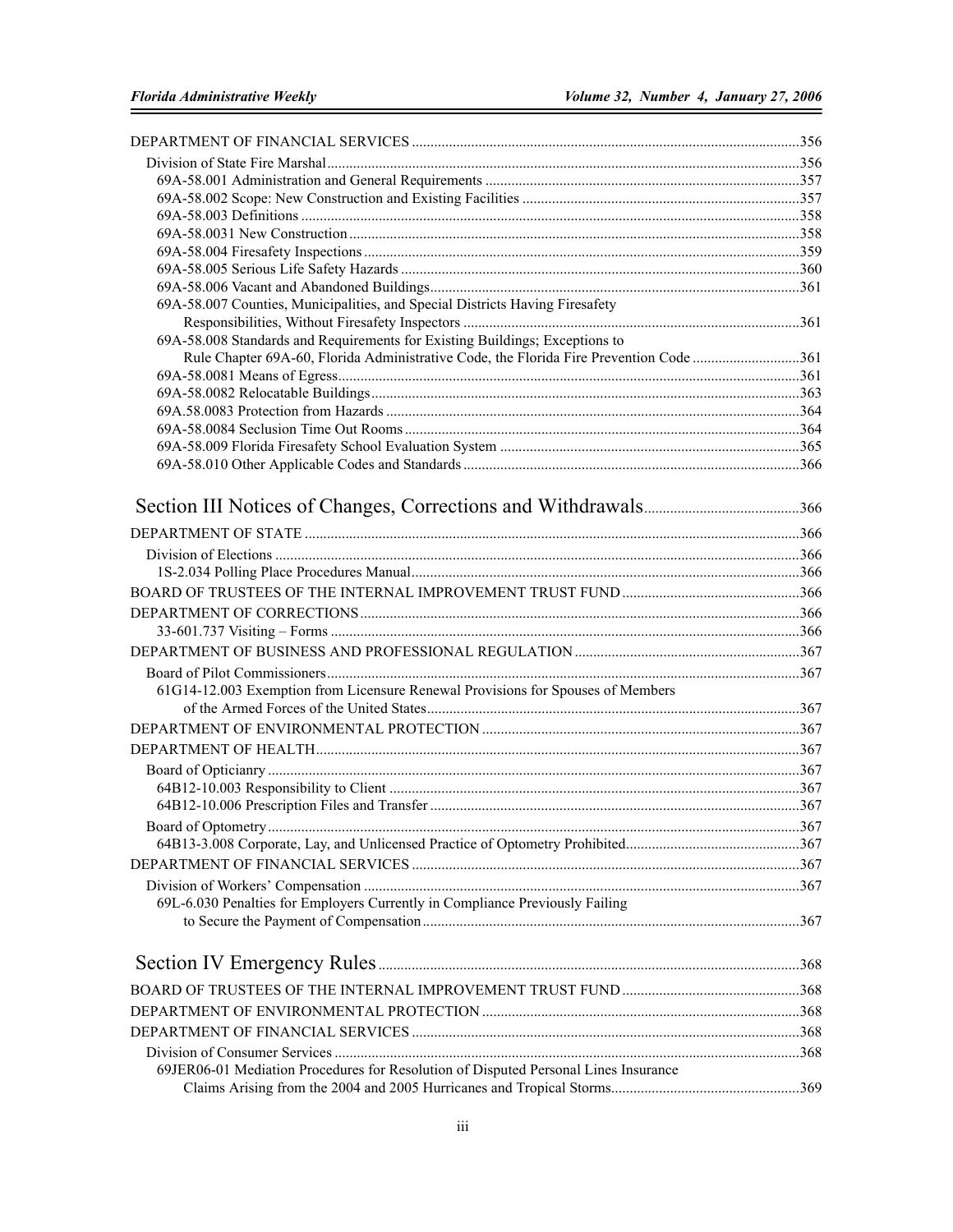| Section V Petitions and Dispositions Regarding Rule Variance or Waiver372 |  |
|---------------------------------------------------------------------------|--|
|                                                                           |  |
|                                                                           |  |
|                                                                           |  |
|                                                                           |  |
|                                                                           |  |
|                                                                           |  |
|                                                                           |  |
|                                                                           |  |
|                                                                           |  |
|                                                                           |  |
|                                                                           |  |
|                                                                           |  |
|                                                                           |  |
|                                                                           |  |
|                                                                           |  |
|                                                                           |  |
|                                                                           |  |
|                                                                           |  |
|                                                                           |  |
|                                                                           |  |
|                                                                           |  |
|                                                                           |  |
|                                                                           |  |
|                                                                           |  |
|                                                                           |  |
|                                                                           |  |
|                                                                           |  |
|                                                                           |  |
|                                                                           |  |
|                                                                           |  |
|                                                                           |  |
|                                                                           |  |
|                                                                           |  |
|                                                                           |  |

## Section VII Notices of Petitions and Dispositions Regarding